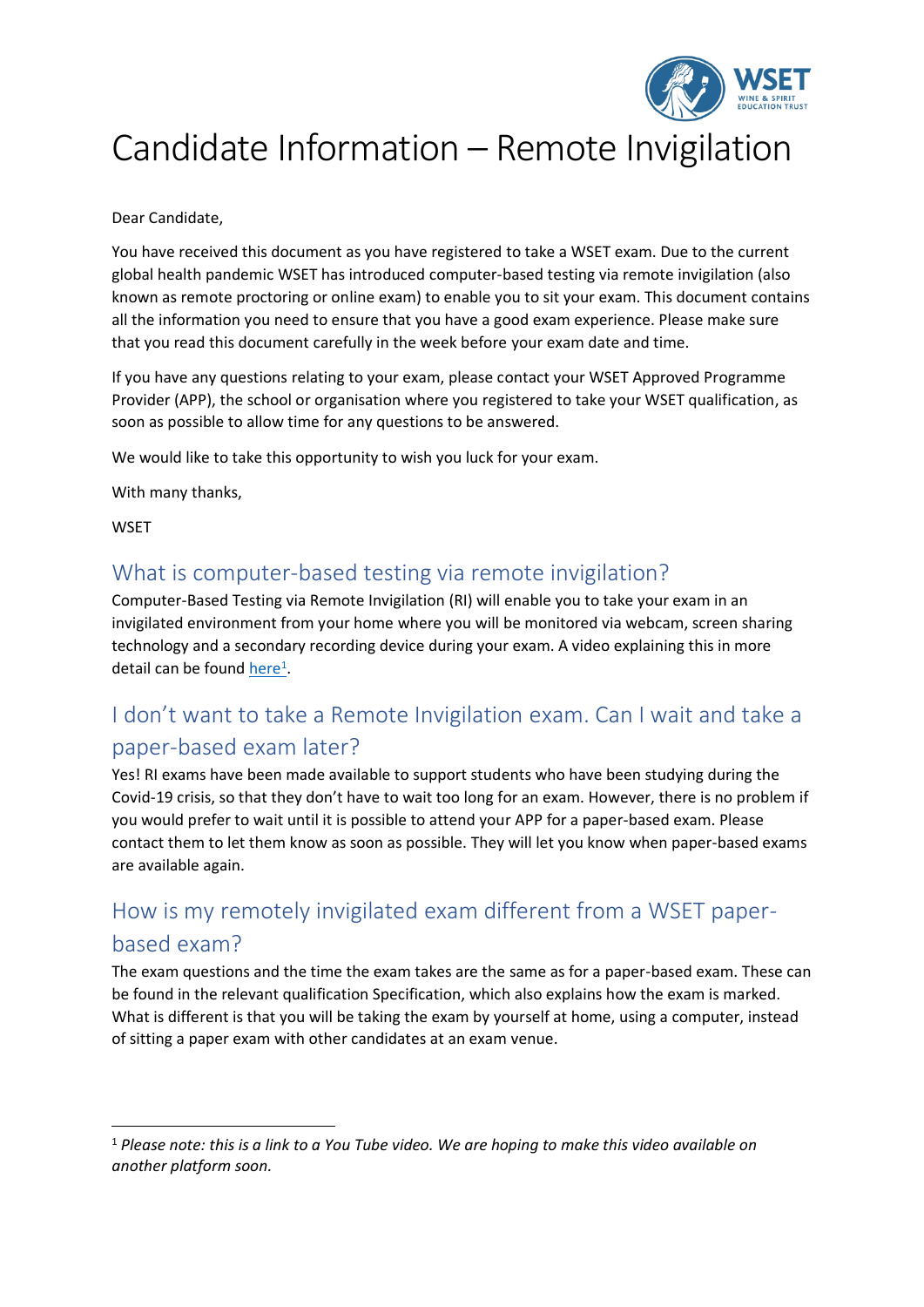

### When is my exam?

Your Approved Programme Provider (APP) will have confirmed the date and time of your RI exam with you. If you are unsure of your exam date and time, please contact your APP directly.

## Is the time of my online exam flexible?

No – if you need to change the date or time, please contact your APP as soon as possible. Please note that you may need to pay an additional fee to rebook in accordance with their published terms and conditions.

## Is my exam available in other languages?

No, an RI Exam and all corresponding documents are only available in English.

### How will I know that I am registered for my remotely invigilated

#### exam?

You will receive three emails from WSET once you have been registered for your exam:

**Email 1**: will be sent one week before the exam and will contain information relating to what devices you need to sit an RI Exam. It will ask you to perform a Systems Check

**Email 2**: will be sent three days before the exam and is a reminder about your forthcoming exam and a reminder to do your Systems Check

**Email 3**: will be sent on the exam day and will include a link to access your exam

If you try and access your exam early you will go to a holding page with a countdown timer that will show you how long it is until you can access your exam.

## How will I know if my computer is suitable for an RI exam?

You will receive an email from WSET one week before your exam with information on how to perform a system check before your exam. This email will contain information relating to what devices are required for you to sit your RI exam but in brief, you will need:

- One device with a webcam and microphone to take your exam on such as a laptop or MacBook
- Plus, one device to record you taking the exam: a smart phone or tablet.

This secondary device will need to be set up 3m away from where you take the exam and must show you sitting your exam clearly.

Please make sure that you perform the systems check no later than 3 days before your exam. The system check will help resolve any potential issues you were likely to experience on the day of your exam. If you do not perform your systems check ahead of your exam and experience system issues on the day of your exam, it may not be possible for you to take your exam as planned.

Please make sure that you read the Candidate Quick Guide for more information. You will also be required to download the ProctorExam app onto your secondary device. You will be asked to do this as part of your system check.

A list of system and device requirements can be found in Appendix A.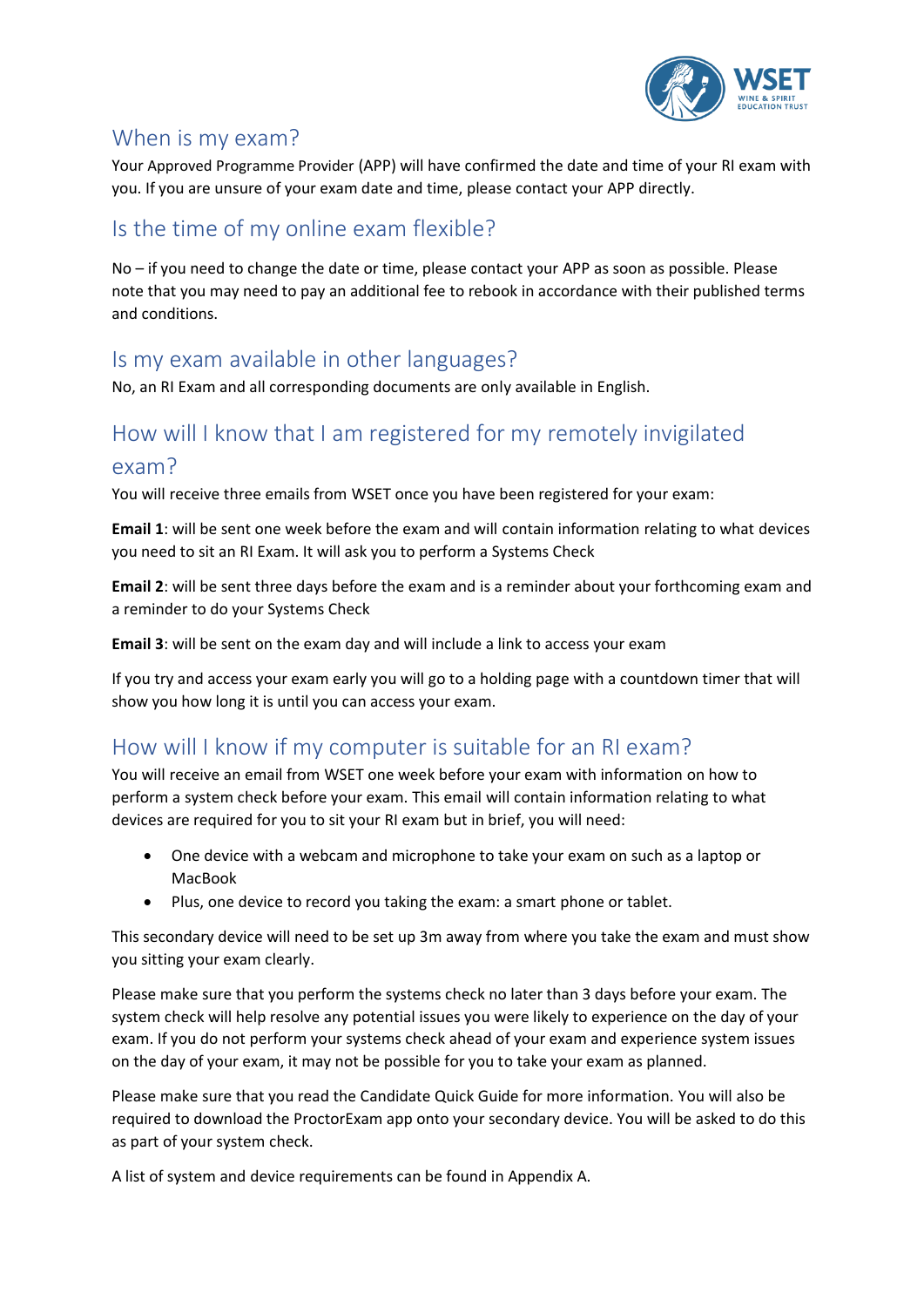

#### What happens if I experience a problem during my systems check?

There is an online chat function that you will be able to access during your systems check. This chat function will be able to answer any questions you have. The chat function is only available in English.

In the unlikely event that it is not possible to resolve your system check email via the chat function. Please contact your APP as soon as possible noting your issue.

## Do I need an internet connection to sit the exam?

Yes, you will need an internet connection to sit your exam. Your internet strength will be tested as part of the systems check.

Please make sure that you log out of any programmes that you may have open on your computer before you start your exam; Teams, Skype, etc. You might be able to access other programmes during your exam but doing so is an exam violation and will render your exam attempt void.

## What happens if I lose internet connection during an exam?

If you lose your internet connection during the exam, once reconnected you will be able to enter back into the exam by clicking on the link in the exam email. You will be able to resume your exam where you left off – you will not lose any exam time due to the lost connection. If you lose your internet connection your exam will be flagged by the invigilators and reviewed by WSET.

### What browser should I use for my exam?

Please set Chrome to your default browser to take your exam. For information on how to do this, please click [here.](https://support.google.com/chrome/answer/95417?co=GENIE.Platform%3DAndroid&hl=en)

## How should I set up my room for my remotely invigilated exam?

When you take your RI exam you should be in the room by yourself. The secondary device that you will need to use should be set up 3m away from where you sit the exam and will need to clearly show you taking the exam. Your secondary device should also be plugged in during the exam so please take some time to think about positioning your phone before your exam is due to start to avoid any delays.

### What is the process immediately before my exam?

Prior to your exam starting you will be asked to show your official photographic ID as well as testing your webcam, microphone, speakers and internet connection. You will also be asked to show the room in which you are taking your exam by scanning your phone around your surroundings. This process is very similar to the process you will follow during your systems check. Once you have successfully tested these functions you will be shown a keycode that you will need to enter the Exam Platform to sit your exam. Please make sure that when you are using the camera on your secondary device to show around your laptop/PC and your room that you move the phone very slowly.

Please ensure that you are ready to take your exam when you begin your pre-checks on the day of your exam. You are not permitted a bathroom break during your exam. Please allow at least 30 minutes to set up for your exam.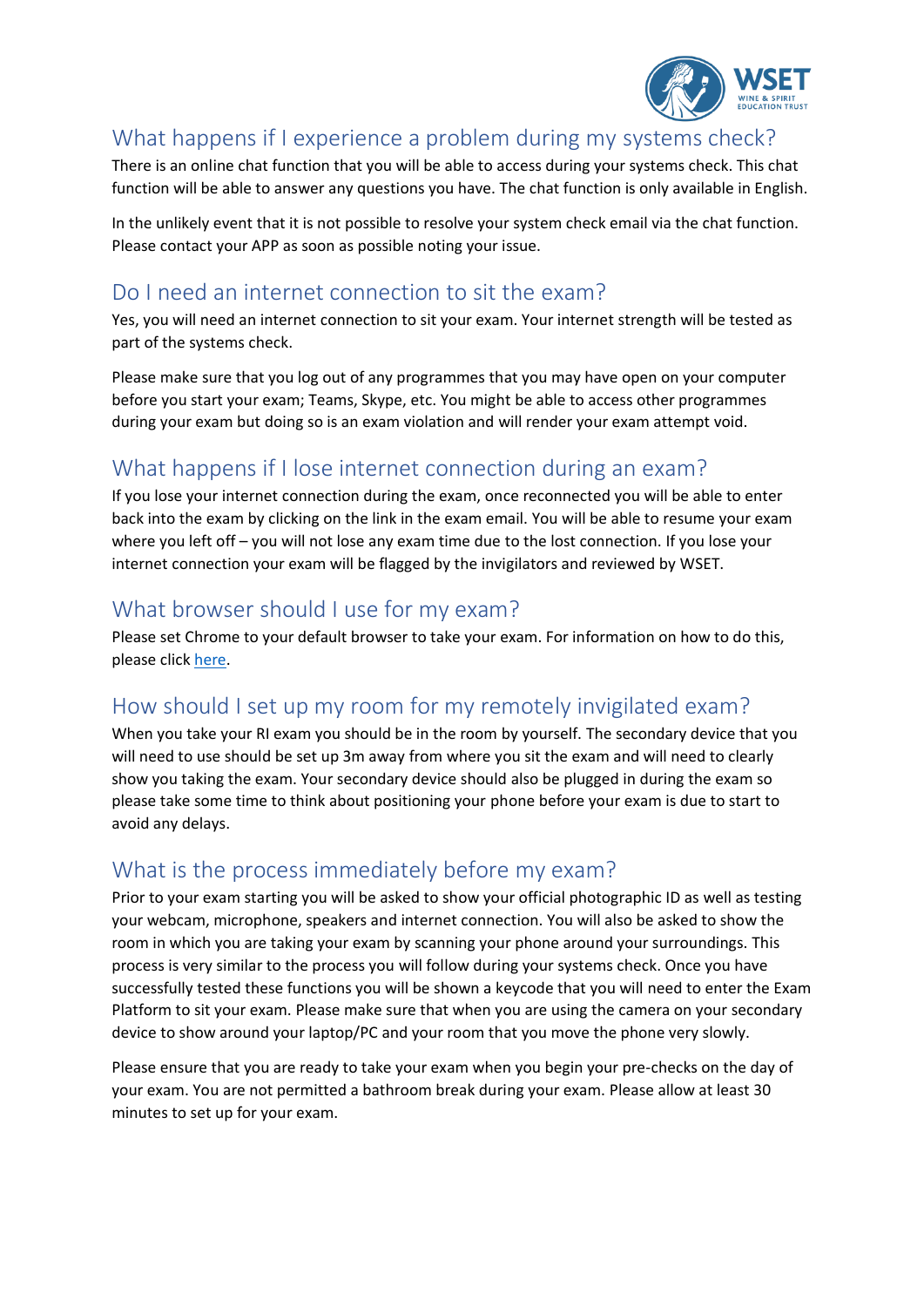

## Your guidance says that I cannot wear a watch, but can I have a clock in the room?

Yes. Due to the advancements and capabilities of smart watches it is not possible for you to wear a watch during the exam, but you can have a clock in the room.

## What ID do I need to show as part of the identification check?

You will need to show official photographic ID that clearly shows your name and has a clear photograph.

## What happens if the name on my ID does not match the name I am registered to sit the exam under?

When you register with your APP for your exam please ensure that the name you register under is the name that appears on your official photographic ID. Please contact your APP as soon as possible with an explanation for the difference with any supporting documentation or if a correction if required.

## What are the exam regulations?

Please make sure that you read the Exam Violations noted in Appendix B to ensure that you are aware of the conditions of your exam.

## What happens if I have a problem during my exam?

If you experience a problem during your exam you will be able to access an online help chat and they will be able to investigate. The chat service is only available in English. Do not be concerned if you need to wait a few minutes for the chat service to respond to your message.

## Do I have to close the ProctorExam app after my exam?

Yes. Once you have pressed 'Finish Test', click to confirm that you want to finish your test on the popup windows, and closed the ProctorExam tabs on your laptop/PC, please close the app on your secondary device.

### Will I have instant access to my results?

No. WSET need to perform quality checks on your results before we can confirm them to your APP. You will receive your results from your APP.

## Will anyone watch the video of me sitting my exam?

Your exam will be recorded and watched by a Professional Invigilator and any violations will be reported to WSET for review and action. The recording of you taking your exam will not be shared with your APP. A copy of the recording will be kept for 6 months. This is in line with our Privacy Policy and will only be reviewed for quality assurance processes.

Please familiarise yourself with the Privacy Policy relating to RI exams found in Appendix C.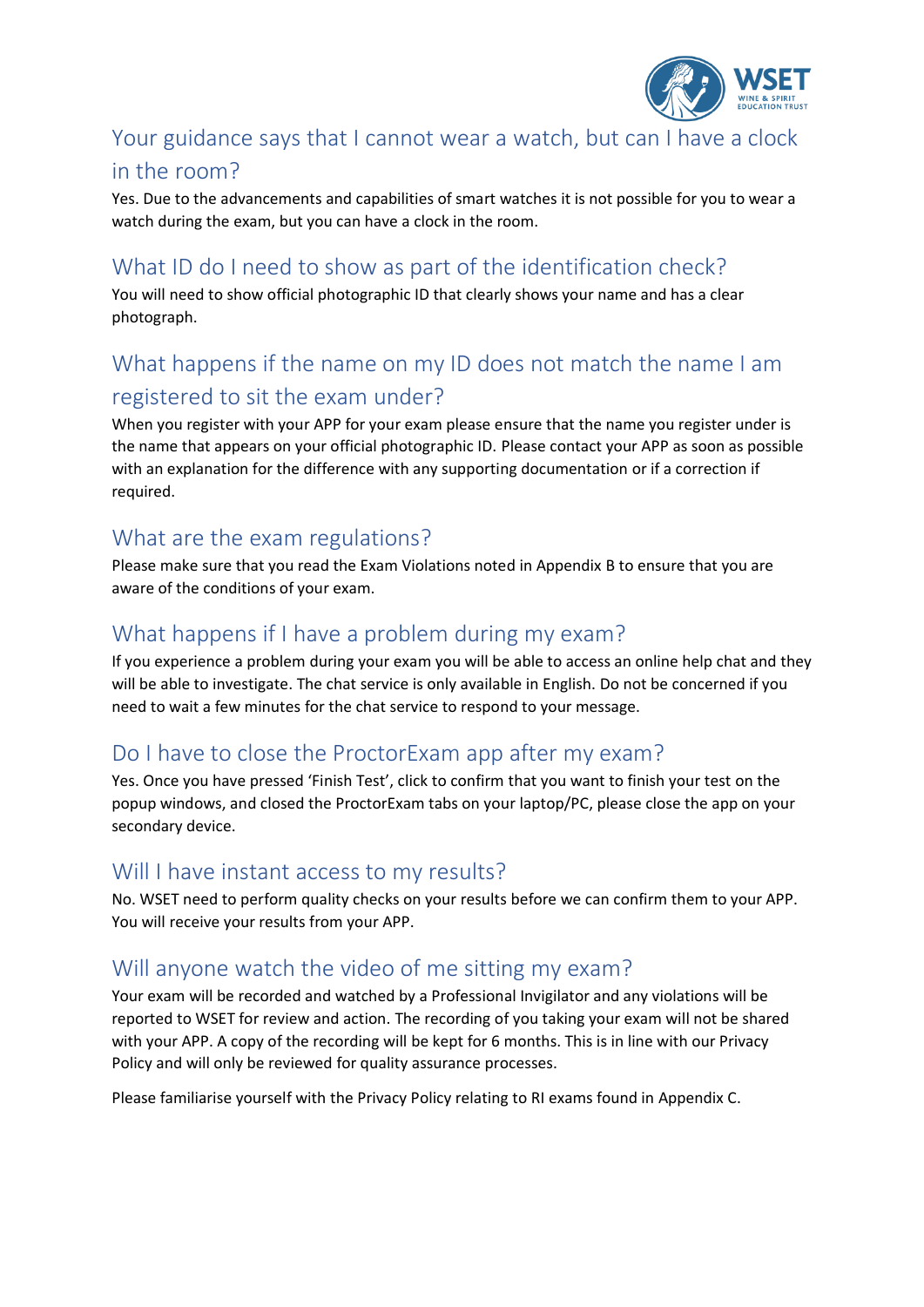

# Appendix A – Remote Invigilation Devices

To sit a remotely invigilated exam it is recommended that the devices you intend to use meet the following technical requirements. You will need two devices as follows:

Device One (to take the exam on):

| <b>Device</b>            | <b>Requirement</b>                                                      |
|--------------------------|-------------------------------------------------------------------------|
| <b>Bandwidth</b>         | 1Mbit/s. Tethering is not supported                                     |
| <b>Browser</b>           | Latest version of Google Chrome                                         |
| Webcam                   | Required                                                                |
| <b>Screen Resolution</b> | Recommended resolution 1440x900                                         |
| Microphone               | Required                                                                |
| Audio                    | Required                                                                |
| <b>PC</b>                | Windows 7 or higher                                                     |
| Mac                      | Mac OS X                                                                |
| Linux                    | 64-bit Ubuntu 14.04+, Debian 8+,<br>openSUSE 13.3+, or Fedora Linux 24+ |

Device Two (for recording the exam room):

| <b>Device</b>                | <b>Requirement</b>                                                                                                                                                                        |
|------------------------------|-------------------------------------------------------------------------------------------------------------------------------------------------------------------------------------------|
| Mobile Device                | You will need a mobile device or tablet<br>on which you will download the<br>ProctorExam app. Instructions for<br>downloading the app will be provided<br>during the system check process |
| Android device specification | 4.1 or higher                                                                                                                                                                             |
| iOS (Apple) device           | 8.0 or higher                                                                                                                                                                             |

#### **PLEASE NOTE**

⬤ The following devices are not supported: Google Chromebooks, Android tablets (Nexus 7, etc.), iOS tablets (iPad, iPad mini, etc.), and Microsoft Surface RT.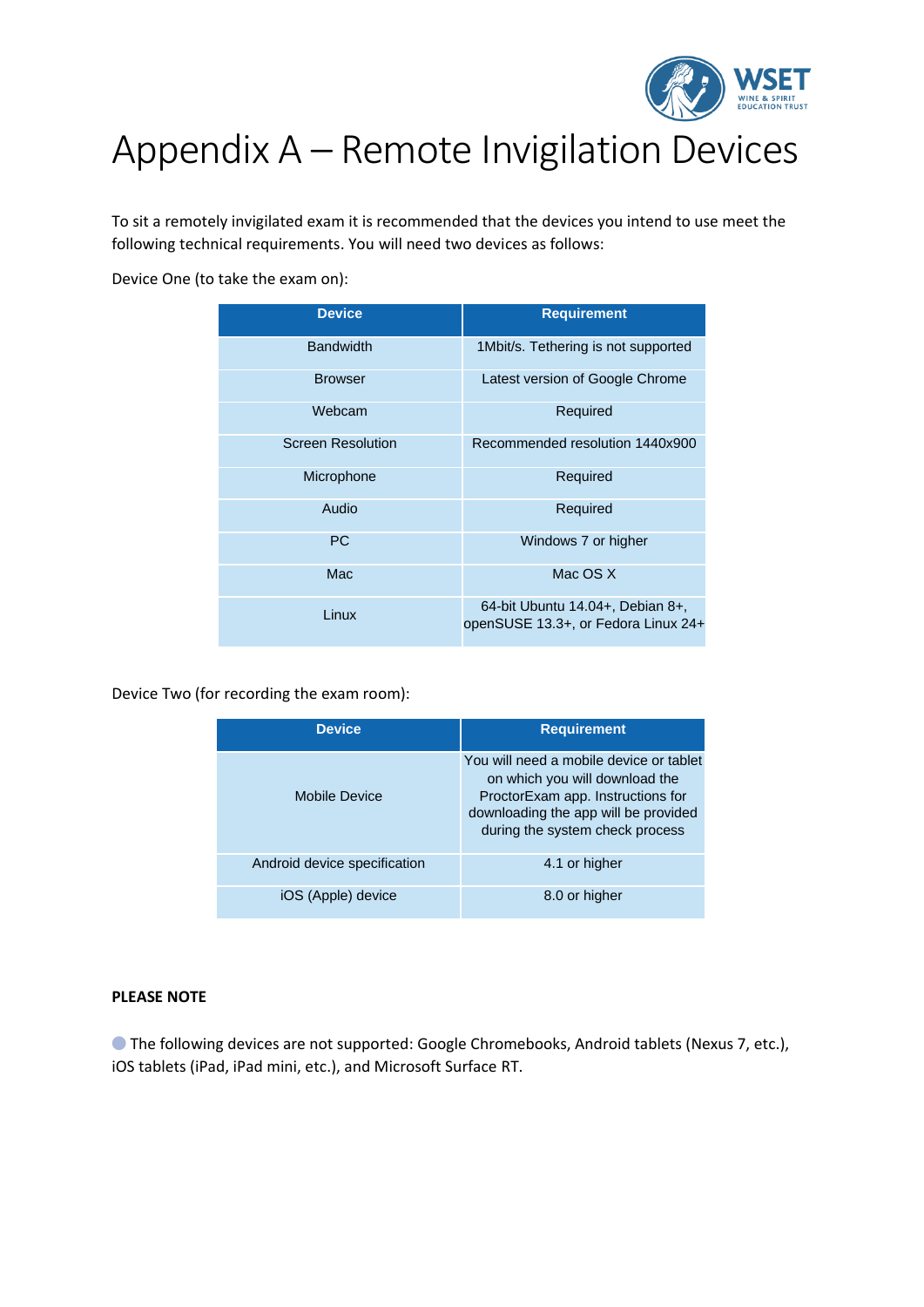

# Appendix B- Exam Violation

Please note that you must not commit any of the violations noted below. If you are found to be in violation of any of the below a misconduct investigation will be carried out by WSET. By taking a WSET remotely invigilated exam you are agreeing the following:

*Candidates agree to abide by the exam regulations. Failure to do so may render a candidate's results invalid. WSET reserves the right to permanently exclude candidates found guilty of misconduct from WSET qualifications*

#### List of Exam Violations:

- Accessing other applications, such as Word/Excel or their folders/Windows explorer/Teams
- Accessing web pages; other than those needed for your exam
- Attempting to record or reproduce the content of exam papers or to reveal the content to others
- Continuously looking to a specific area of the exam room
- Having text books or notes in exam taking environment
- Having bottles or cases; wine, spirits, sake etc. on display in the room
- Having paper on display where exam is being sat
- Having notes around the room
- Having visual aids that could be of assistance e.g. pictures, maps, service equipment, etc.
- If your room is too dark
- Leaving the room
- Looking at your hands or wrists for a prolonged time
- Opening drawers or cupboards within the room
- Other people entering or being in the room
- Referring to any material, in whatever form, other than the on-screen exam
- Repetitive behaviour; continuous abnormal eye movements to a specific area
- Take photographs
- Talking
- Using audible alarms or other audio prompts
- Using electronic devices of any kind e.g. mobile phone/tablet/smartwatch, etc. **other than those that are required for the exam**
- Using multiple screens
- Vaping/smoking
- Wearing a watch of any kind, clocks are permitted in your room
- Wearing earplugs or headphones
- Wearing sunglasses or smart glasses
- Web cam on laptop angled up/face obscured. **Please note that if we then check the other camera and the candidate's face is visible, then no violation will occur**

Candidates can have drinking water in a clear unlabelled bottle with them in the exam.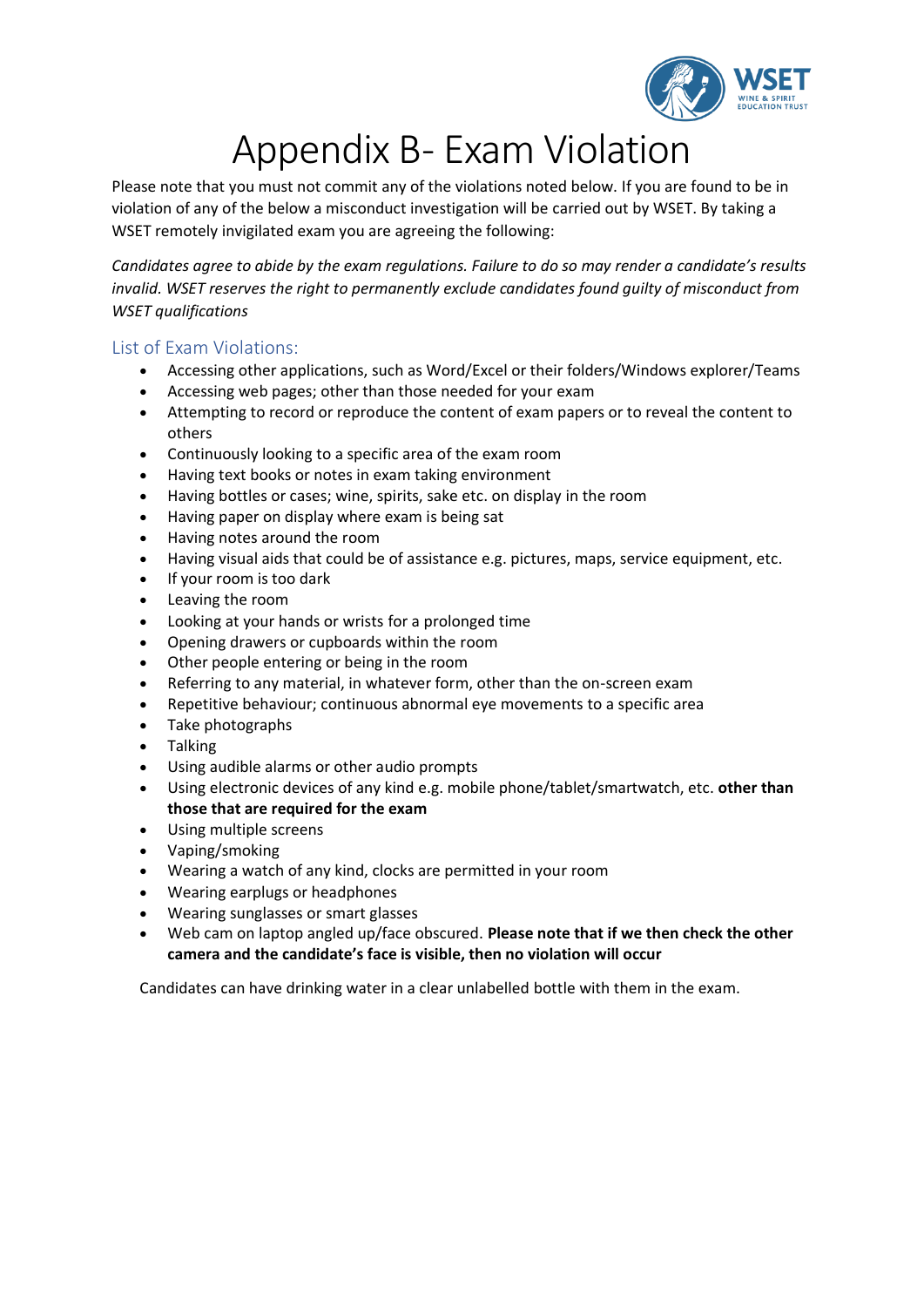

# Appendix C Remote Invigilation Privacy Policy

We, WSET, provide remote invigilation as a service via our supplier, BTL Group Limited. If we, WSET, offer you (candidate) a test/examination through the online invigilation platform that BTL provides (powered by ProctorExam) and if you choose to take such test/examination through the platform, you agree that you are being monitored over the Internet through your computer via your webcam and microphone during your exam session. Remote invigilation means that you will log on to a test platform through the internet to take your assessment and you will be monitored, sometimes in real time, during your entire assessment session so that your face, voice, desk and workspace will be captured and a recording will be made of these for the purposes of assessment security and the integrity of the assessment process. It is your responsibility to ensure that only you will be recorded during an online invigilation testing session and that no one else will be physically in the room where you are testing and that no one speaks to you during your testing sessions.

If you use the remote invigilation service to take assessments, BTL may also collect and record further information about you when you take the exam which is online invigilated, such as your name, email address, captured facial photo, captured ID photo/government issued ID, physical (visible) health data/condition (by virtue of video recording), racial/ethnic origin/religious beliefs (by virtue of video recording), IP address, browser agents, browser and operating system identifiers, screenshots of your PC, your exam setting (home, office etc), all recorded video streams (computer, webcam and mobile), name of the exam you are sitting and other assessment based data that may be collected, including information about browser version, appVersion, appName, product and appCodeName, video frame size, type and library used for encoding, framerate, jitter, packet loss and bandwith.

The video and audio recordings are standard test procedures for all awarding organisations' online invigilated tests and your video and audio recording will be used for purposes of identity verification, online observation, incident resolution such as fraud prevention, test security and for the integrity of the test and testing process.

All of the same personal data that BTL collect or receive as described above re Surpass applies for all awarding organisation's online invigilated tests. Prior to the start of your remote invigilated test you may be required to take a picture of yourself. The collection of such data is optional, but necessary if you choose to use the remote invigilation function. You understand that the audio and video recordings of your testing sessions, as well as photos, will be supplied in certain circumstances to us, the awarding organisation, to assist with the test management of your test.

BTL will retain your personal data no longer than is necessary for the purposes for which it is processed. The length of time for which BTL retain information may also depend on the specific retention periods set out by us, your awarding organisation, and applicable laws.

When you use the remote invigilation service, BTL use selected third party service ProctorExam that is hosted in in Germany (Frankfurt Region), to process your data on our behalf. As part of the provision of the service by BTL to us, your awarding organisation, you agree that some or all of the above personal data may be processed outside the UK and EEA. In such circumstances, and if you are based